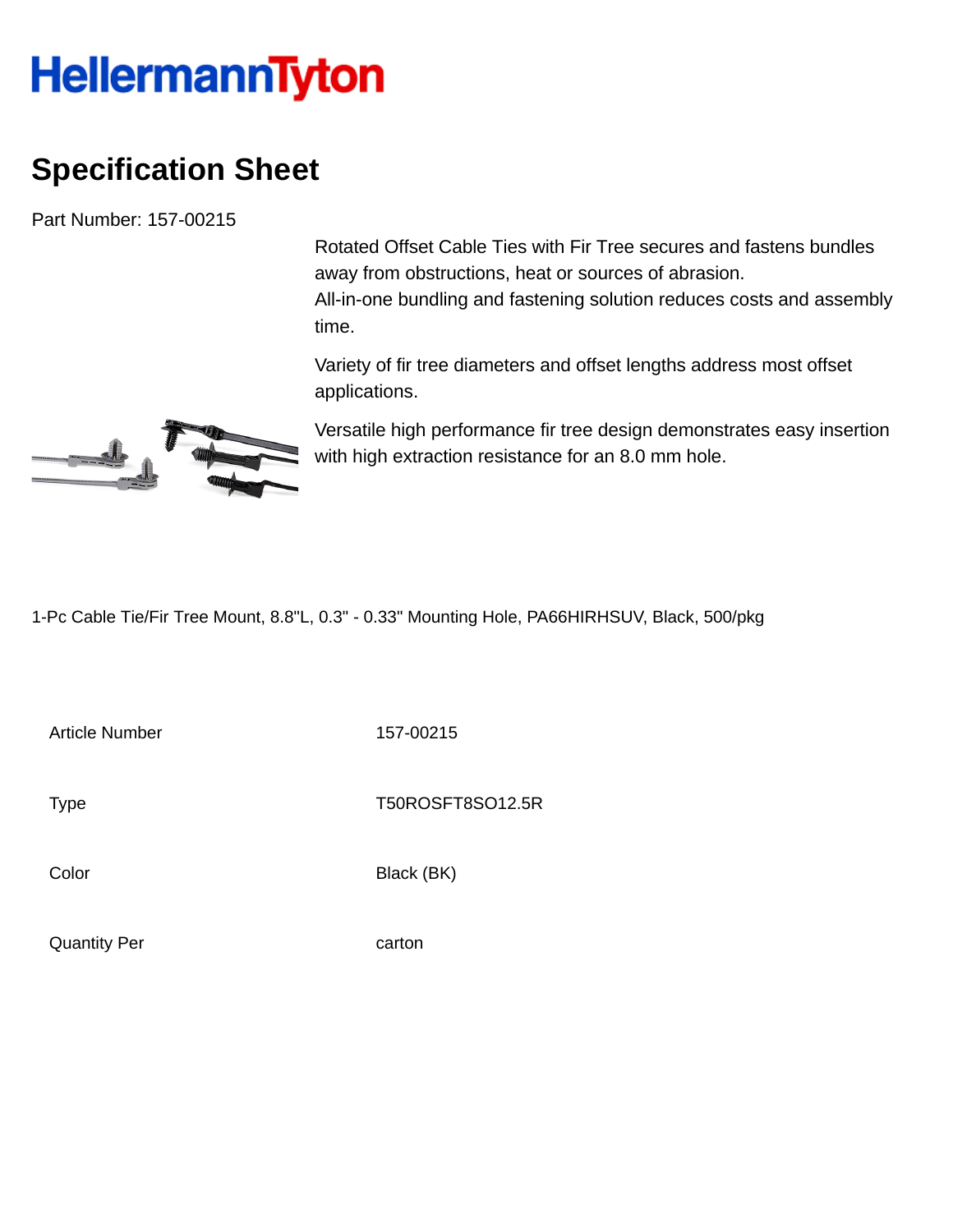| <b>Product Description</b>           | The Offset Cable Ties route and position wire and cable bundles<br>away from a mounting hole. The offset bar between the fir tree and<br>cable tie strap provides a robust and cored-out design to eliminate<br>any potential bending of the wire or cable assembly once installed.<br>The combination of 12.5mm and 25mm offset distances and various<br>fir tree sizes offer coverage for a majority of industry offset routing<br>application. The outside serrations of the tie strap present a smooth<br>surface to the cables preventing any possible damage to soft or<br>delicate bundles. One-piece mounting ties offer a complete solution<br>by both bundling cable and at the same time providing a mounting<br>solution. HellermannTyton's one-piece mounting ties offer the ideal<br>combination of high specification materials and superior design to suit<br>the mounting and bundling needs of complex applications. |
|--------------------------------------|----------------------------------------------------------------------------------------------------------------------------------------------------------------------------------------------------------------------------------------------------------------------------------------------------------------------------------------------------------------------------------------------------------------------------------------------------------------------------------------------------------------------------------------------------------------------------------------------------------------------------------------------------------------------------------------------------------------------------------------------------------------------------------------------------------------------------------------------------------------------------------------------------------------------------------------|
| <b>Short Description</b>             | 1-Pc Cable Tie/Fir Tree Mount, 8.8"L, 0.3" - 0.33" Mounting Hole,<br>PA66HIRHSUV, Black, 500/pkg                                                                                                                                                                                                                                                                                                                                                                                                                                                                                                                                                                                                                                                                                                                                                                                                                                       |
| <b>Global Part Name</b>              | T50ROSFT8SO12.5R-PA66HIRHSUV-BK                                                                                                                                                                                                                                                                                                                                                                                                                                                                                                                                                                                                                                                                                                                                                                                                                                                                                                        |
| Minimum Tensile Strength (Imperial)  | 50.0                                                                                                                                                                                                                                                                                                                                                                                                                                                                                                                                                                                                                                                                                                                                                                                                                                                                                                                                   |
| Minimum Tensile Strength (Metric)    | 225.0                                                                                                                                                                                                                                                                                                                                                                                                                                                                                                                                                                                                                                                                                                                                                                                                                                                                                                                                  |
| Length L (Imperial)                  | 8.8                                                                                                                                                                                                                                                                                                                                                                                                                                                                                                                                                                                                                                                                                                                                                                                                                                                                                                                                    |
| Length L (Metric)                    | 223.52                                                                                                                                                                                                                                                                                                                                                                                                                                                                                                                                                                                                                                                                                                                                                                                                                                                                                                                                 |
| Offset Length (Imperial)             | 0.49                                                                                                                                                                                                                                                                                                                                                                                                                                                                                                                                                                                                                                                                                                                                                                                                                                                                                                                                   |
| <b>Offset Length (Metric)</b>        | 12.5                                                                                                                                                                                                                                                                                                                                                                                                                                                                                                                                                                                                                                                                                                                                                                                                                                                                                                                                   |
| <b>Fixation Method</b>               | Fir Tree                                                                                                                                                                                                                                                                                                                                                                                                                                                                                                                                                                                                                                                                                                                                                                                                                                                                                                                               |
| <b>Identification Plate Position</b> | none                                                                                                                                                                                                                                                                                                                                                                                                                                                                                                                                                                                                                                                                                                                                                                                                                                                                                                                                   |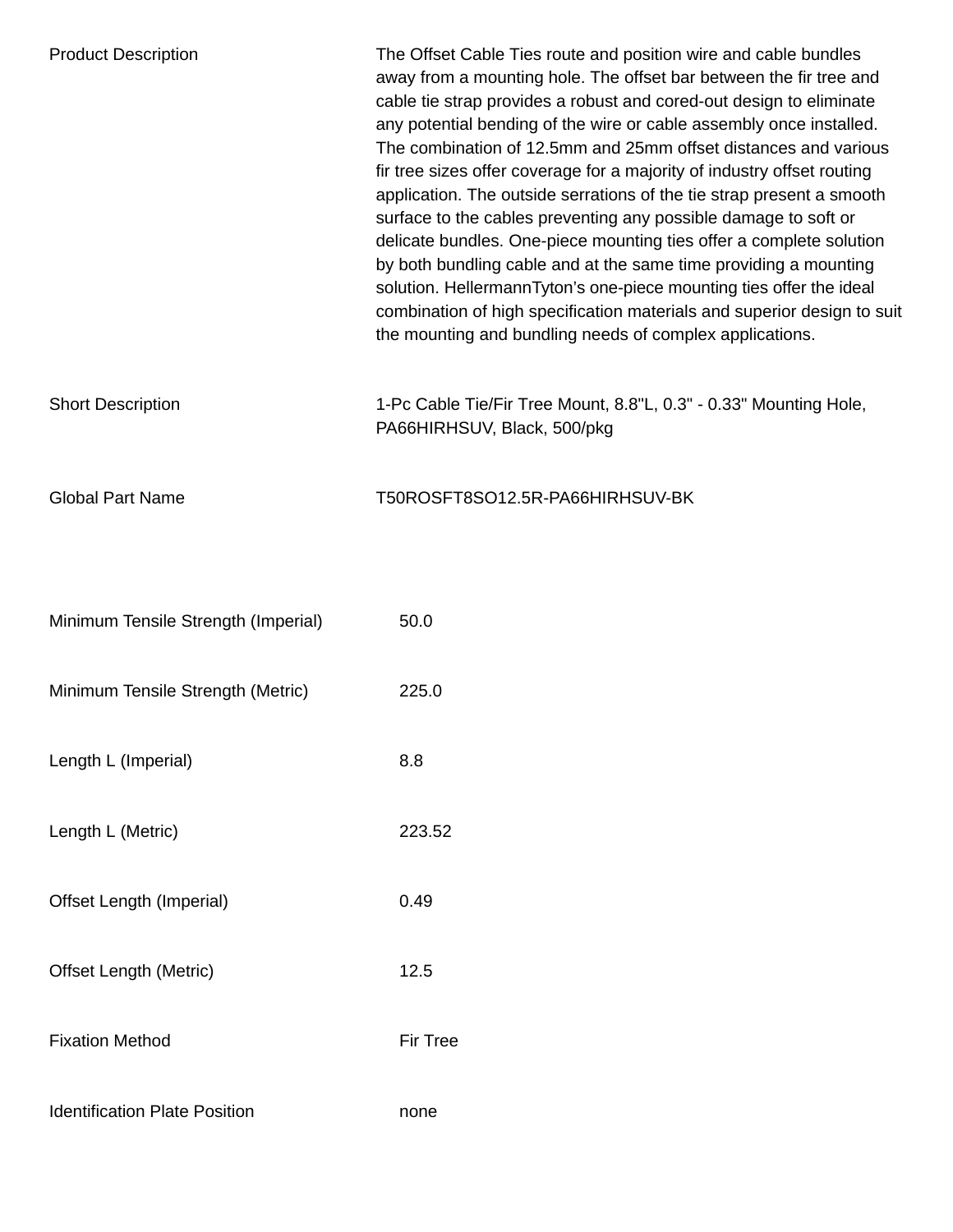| Releasable Closure                      | <b>No</b>      |
|-----------------------------------------|----------------|
| Width W (Imperial)                      | 0.2            |
| Width W (Metric)                        | 5.1            |
| <b>Bundle Diameter Min (Imperial)</b>   | 0.08           |
| <b>Bundle Diameter Min (Metric)</b>     | 2.0            |
| <b>Bundle Diameter Max (Imperial)</b>   | 1.97           |
| <b>Bundle Diameter Max (Metric)</b>     | 50.0           |
| Thickness T (Imperial)                  | 0.06           |
| Thickness T (Metric)                    | 1.5            |
| Panel Thickness Min (Imperial)          | 0.02           |
| Panel Thickness Max (Imperial)          | 0.34           |
| Panel Thickness Min (Metric)            | 0.60           |
| Panel Thickness Max (Metric)            | 8.75           |
| Mounting Hole Diameter D (Imperial)     | $0.3 - 0.33$   |
| Mounting Hole Diameter D (Metric)       | $7.6 - 8.4$ mm |
| Mounting Hole Diameter D Min (Imperial) | 0.3            |
| Mounting Hole Diameter D Max (Imperial) | 0.33           |